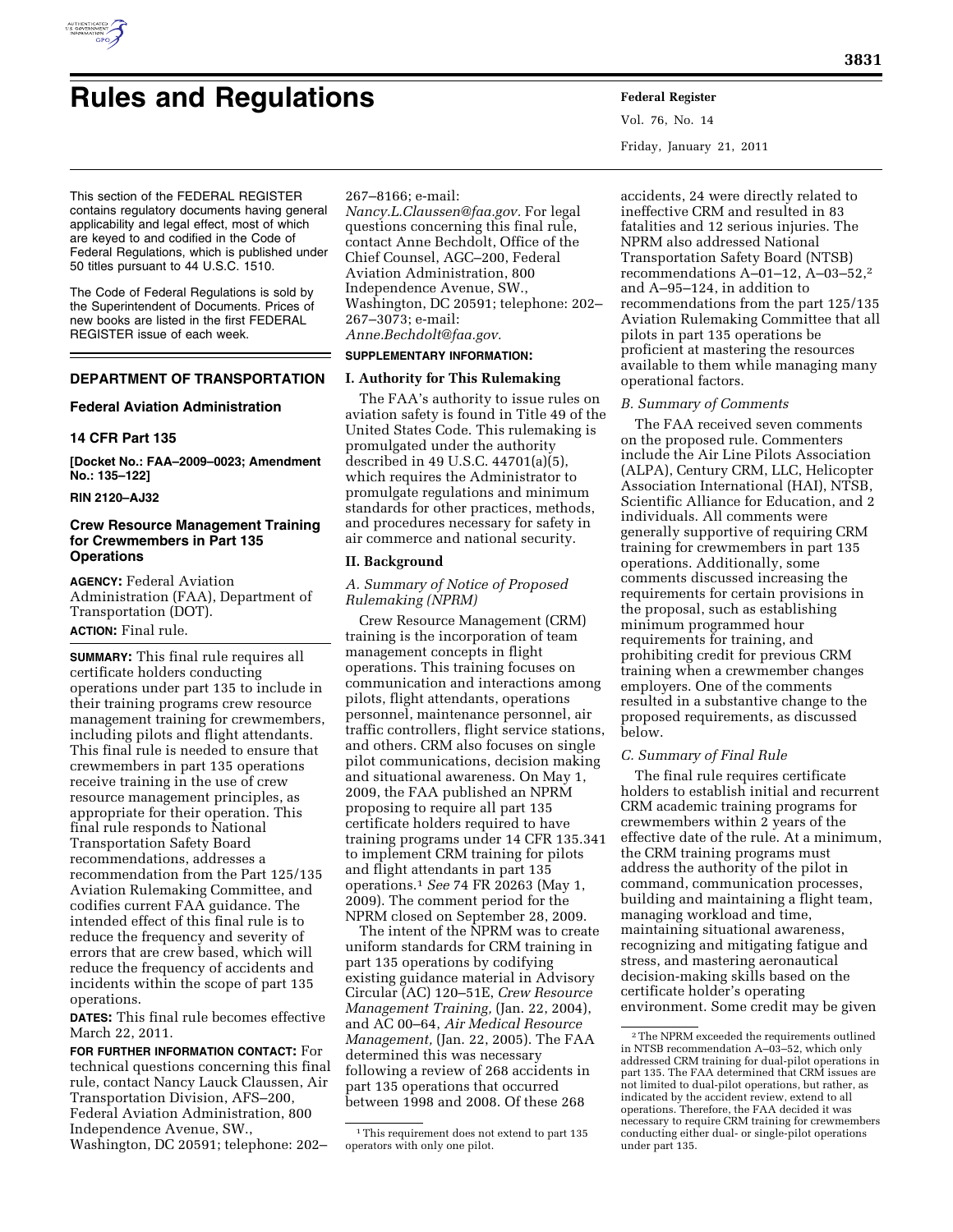for CRM training provided to crewmembers before the effective date of this rule under a voluntary CRM training program developed by certificate holders in accordance with AC 120–51E and AC 00–64.

## **III. Discussion of Final Rule and Comments**

In the final rule, the FAA has retained all the requirements as proposed with one exception. The NTSB did not support the provision in the proposed rule that allowed part 135 operators to waive the requirement to provide initial CRM training to crewmembers who have previously received initial CRM training from another operator. The NTSB stated that such a provision would not be consistent with CRM training requirements for part 121 operators, and, in the interest of safety, should not be allowed for part 135 operations. The NTSB further supported this position by stating that part 135 operations are characterized by a wide range of operational environments, applications, aircraft and automation capabilities, and crew complements. As a result, CRM training programs may vary widely among operators. To ensure the crewmember is familiar with its operator's processes and procedures, NTSB asserted that initial CRM should be provided to crewmembers when transitioning to a new certificate holder. The NTSB recommended the FAA withdraw the provision that would allow certificate holders to waive the requirement for initial CRM training for crewmembers who have received initial CRM training from another part 135 operator.

Upon further review, the FAA has removed the language that allows certificate holders to waive the requirement for initial CRM training for crewmembers who have received initial CRM training from another operator. Given the unique operating environments of the various part 135 operators, it is essential that a crewmember receive training on the certificate holder's operational environment, procedures, effective use of automation capabilities, and communication with fellow crewmembers. When a crewmember begins employment with a different part 135 certificate holder, the crewmember must complete that certificate holder's initial CRM training program to ensure the crewmember is familiar with the operator's policies and procedures.

The NTSB also responded to the FAA's request for comments about whether there is justification for applying the proposed rule differently for intrastate operations in Alaska. The NTSB stated that it believed that CRM training would improve safety for all part 135 on-demand operations, including certificate holders in Alaska. The NTSB recommended that the proposed requirements should be applied to certificate holders conducting operations in Alaska.

The FAA agrees with the NTSB regarding the application of the requirements for CRM training. Of the 24 accidents that the FAA identified as directly related to ineffective CRM, onethird of the accidents occurred in Alaska. Therefore, the FAA has retained the language proposed in the NPRM. There is no exception for certificate holders conducting intrastate operations in Alaska.

ALPA supported the proposal and also recommended integrating CRM into flightcrew member job performance training as a tool to minimize the consequences of human error and to improve flightcrew performance. ALPA also agreed with the FAA that CRM training is appropriate for both pilots of single and multi-crew operations conducted under part 135. ALPA suggests the FAA require that individuals providing CRM training be employees of the air carrier. ALPA asserts this would ensure the instructors are familiar with the air carrier's culture, policies and procedures, as opposed to a contracted instructor. As with the CRM requirements for part 121 operations, the requirements in this final rule allow each operator the flexibility to design a training program that can meet the curriculum requirements via academic training and does not require job performance training. As recognized by HAI, these requirements allow ''significant flexibility to allow training to be customized to the specific needs of individual operators.'' For some operators, it may be appropriate to incorporate CRM training in their job performance training curriculums. This may not be necessary for all operators, however, because of the size of their operations. At a minimum, CRM training elements must be completed in initial and recurrent academic training. This final rule does not preclude an operator from incorporating CRM training into its job performance training curriculum if the operator determines it is necessary based on the complexity of its operations.

The FAA has not required that all CRM instructors be employed by the air carrier. The FAA believes that the current requirements for instructors are appropriate. As with any other academic training, whether or not an instructor is a direct employee of the

part 119 certificate holder or the employee of a part 142 certificate holder does not relieve the instructor or the certificate holder from the requirement in 14 CFR 135.323 that all instructors must be properly qualified to conduct the training in the certificate holder's training program.

The FAA also received a comment from a commercial provider of CRM training, Century CRM, LLC. Century CRM, LLC supported adoption of the provisions in the NPRM with regard to requiring CRM training for part 135 operators, recognizing that CRM and human factors training are crucial to flight safety. In addition, Century CRM recommended that the FAA establish a minimum programmed hour requirement for CRM training to cover the required CRM training topics.

The amount of CRM training that is necessary for each certificate holder may vary based on the complexity of the operations. Therefore, similar to the CRM training requirements for part 121 operators, the FAA has not established a minimum programmed hour requirement for CRM for part 135 operators. In evaluating and approving part 135 CRM training programs, the FAA will consider instructional techniques, the number of students in a class, the use of performance-based scenarios, new training technology, the use of student feedback, the measurement of training outcomes, as well as the time necessary to accomplish the training requirements for each certificate holder.

The FAA is adopting the rule as proposed, with the exception that certificate holders will not be permitted to give credit for initial CRM training to new employees who have received initial CRM training with another operator. Within 2 years after the effective date of this rule, a certificate holder conducting part 135 operations is prohibited from using a crewmember unless that person has completed the certificate holder's approved initial CRM training.

Under the final rule, initial and recurrent CRM academic training must be provided to crewmembers in part 135 operations. At a minimum, the training must address the authority of the pilot in command, communication processes, building and maintaining a flight team, managing workload and time, maintaining situational awareness, recognizing and mitigating fatigue and stress, and mastering the aeronautical decision-making skills tailored to the certificate holder's operations. This training is in addition to current training requirements for crewmembers under part 135. In evaluating and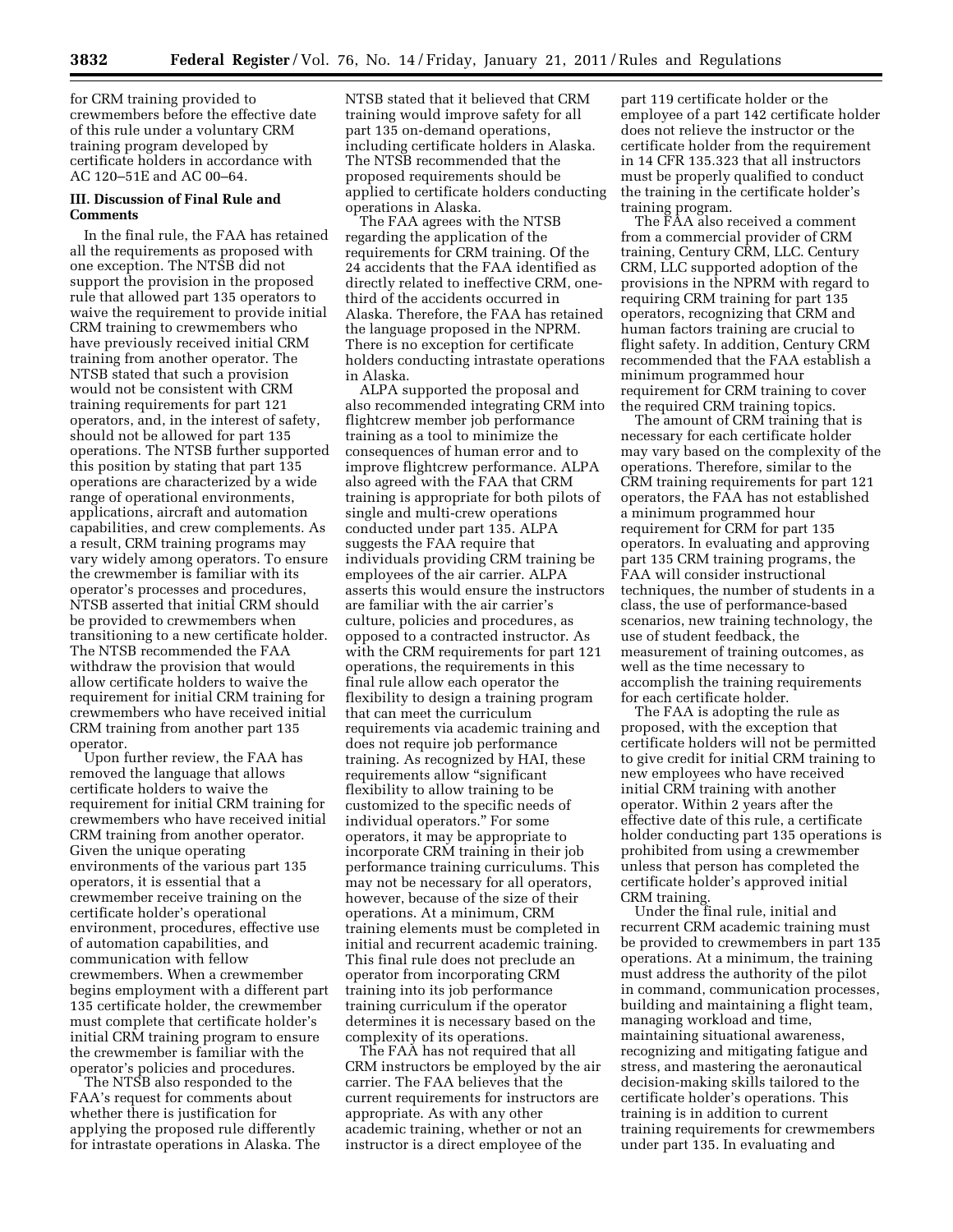approving part 135 CRM training programs, the FAA will consider instructional techniques, the number of students in a class, the use of performance-based scenarios, new training technology, the use of student feedback, the measurement of training outcomes, as well as the number of hours of training time.

## *Paperwork Reduction Act*

This final rule will impose the following new information collection requirements. As required by the Paperwork Reduction Act of 1995 (44 U.S.C. 3507(d)), the FAA has submitted these information collection amendments to OMB for its review. Notice of OMB approval for this information collection will be published in a future **Federal Register** document.

*Title:* Crew Resource Management Training for Crewmembers in Part 135 Operations.

*Summary:* This final rule requires CRM training for crewmembers in 14 CFR part 135 operations. This final rule is necessary to ensure that crewmembers in part 135 operations receive training and practice in the use of CRM principles, as appropriate for their operation. The intended effect of this final rule is to reduce the frequency and severity of errors that are crewbased, which will reduce the frequency of accidents and incidents within the scope of part 135 operations.

*Use of:* This project is in direct support of the Department of Transportation's Strategic Plan— Strategic Goal—SAFETY; *i.e.,* to promote the public health and safety by working toward the elimination of transportation-related deaths and injuries. This clearance reflects requirements necessary under Title 14 CFR part 135 to ensure safety-of-flight by making certain that complete and adequate training is provided and

maintained by those who operate under this part of the regulation. The FAA will use the information it collects and reviews to ensure compliance and adherence to regulations and, where necessary, to take enforcement action on violators of the regulations.

*Respondents (including number of):*  The FAA estimated that there are 1,625 certificate holders who are required to provide information in accordance with the final rule. The respondents to this proposed information requirement are certificate holders using the training requirements in 14 CFR part 135.

*Frequency:* The FAA estimated that certificate holders will have a one time information collection and will then collect or report information occasionally thereafter.

*Annual Burden Estimate:* This rulemaking results in a 10-year recordkeeping and reporting burden as follows:

## SUMMARY OF TIME AND COSTS

## [10-Year]

|       | Cost                      | Hours             |
|-------|---------------------------|-------------------|
|       | \$302,260.00<br>65.540.50 | 8,636.0<br>.872.5 |
| Total | 367.800.50                | 10,508.5          |

As required by the Paperwork Reduction Act of 1995 (44 U.S.C. 3507(d)), the FAA submitted a copy of the new information collection requirements in this final rule to the Office of Management and Budget for its review.

An agency may not collect or sponsor the collection of information, nor may it impose an information collection requirement unless it displays a currently valid OMB control number.

### *International Compatibility*

In keeping with U.S. obligations under the Convention on International Civil Aviation, it is FAA policy to comply with International Civil Aviation Organization (ICAO) Standards and Recommended Practices to the maximum extent practicable. The FAA has determined that there are no ICAO Standards and Recommended Practices that correspond to these regulations.

## **IV. Regulatory Evaluation, Regulatory Flexibility Determination, International Trade Impact Assessment, and Unfunded Mandates Assessment**

*Economic Evaluation, Regulatory Flexibility Determination, International Trade Impact Assessment, and Unfunded Mandates Assessment* 

Changes to Federal regulations must undergo several economic analyses. First, Executive Order 12866 directs that each Federal agency shall propose or adopt a regulation only upon a reasoned determination that the benefits of the intended regulation justify its costs. Second, the Regulatory Flexibility Act of 1980 (Pub. L. 96–354) requires agencies to analyze the economic impact of regulatory changes on small entities. Third, the Trade Agreements Act (Pub. L. 96–39) prohibits agencies from setting standards that create unnecessary obstacles to the foreign commerce of the United States. In developing U.S. standards, this Trade Act requires agencies to consider international standards and, where appropriate, that they be the basis of U.S. standards. Fourth, the Unfunded Mandates Reform Act of 1995 (Pub. L. 104–4) requires agencies to prepare a

written assessment of the costs, benefits, and other effects of proposed or final rules that include a Federal mandate likely to result in the expenditure by State, local, or Tribal governments, in the aggregate, or by the private sector, of \$100 million or more annually (adjusted for inflation with base year of 1995). This portion of the preamble summarizes the FAA's analysis of the economic impacts of this rule. We suggest readers seeking greater detail read the full regulatory evaluation, a copy of which we have placed in the docket for this rulemaking.

In conducting these analyses, FAA has determined that this rule: (1) Has benefits that justify its costs; (2) is not an economically ''significant regulatory action'' as defined in section 3(f) of Executive Order 12866; (3) is not ''significant'' as defined in DOT's Regulatory Policies and Procedures; (4) will not have a significant economic impact on a substantial number of small entities; (5) will not create unnecessary obstacles to the foreign commerce of the United States; and (6) will not impose an unfunded mandate on State, local, or Tribal governments, or on the private sector by exceeding the threshold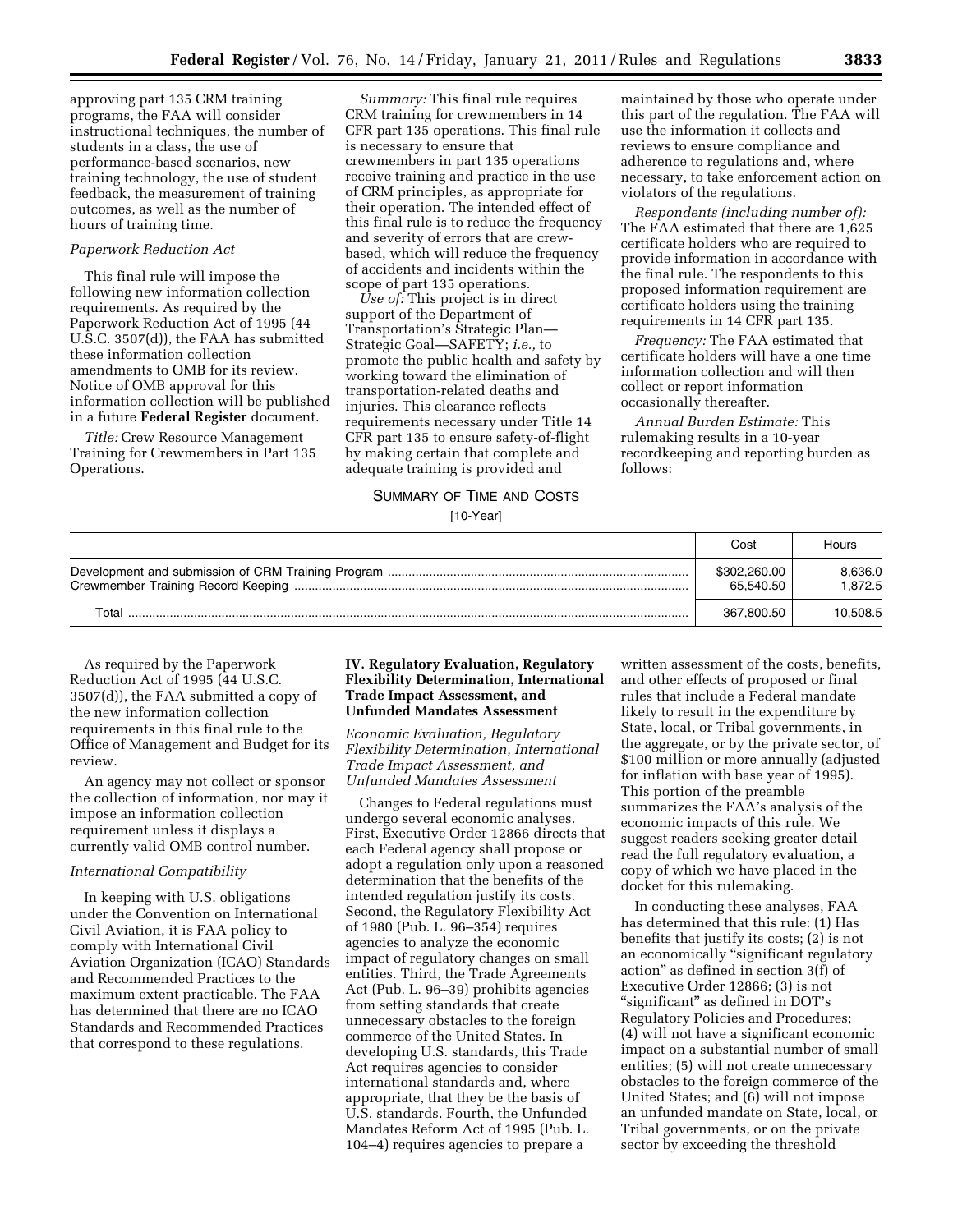identified above. These analyses are summarized as follows.

## *Total Benefits and Costs of This Rule*

As seen in Table 1, the cost of this rule is \$12.749 million (\$9.015 million in present value terms using a 7 percent discount rate). Using a 25 percent accident rate reduction in which causal factors involved CRM training, the benefits are \$32.261 million (\$21.021 million in present value terms using a

7 percent discount rate). The net benefits from the rule will be \$19.512 million (\$12.016 million in present value terms using a 7 percent discount rate).

## TABLE 1—SUMMARY OF THE TOTAL AND PRESENT VALUE CRM TRAINING COSTS AND BENEFITS

[Rounded to the nearest thousand 2010 dollars]

| Year      | Total costs |         | <b>Total benefits</b> |        | Benefits-costs |         |           |           |           |
|-----------|-------------|---------|-----------------------|--------|----------------|---------|-----------|-----------|-----------|
|           | Total       | P.V. 7% | P.V. 3%               | Total  | P.V. 7%        | P.V. 3% | Total     | P.V. 7%   | P.V. 3%   |
| 2011<br>  | \$1.177     | \$1,101 | \$1,143               | \$0    | \$0            | \$0     | (\$1,177) | (\$1,101) | (\$1,143) |
| 2012<br>  | 1.870       | 1,634   | 1.762                 |        |                |         | (1,870)   | (1,634)   | (1,762)   |
| 2013<br>  | 1,133       | 924     | 1.037                 | 4,032  | 3,292          | 3,690   | 2,899     | 2,368     | 2,653     |
| 2014      | 1,155       | 881     | 1,026                 | 4,032  | 3.076          | 3,583   | 2,877     | 2,195     | 2,557     |
| 2015<br>  | 1.177       | 839     | 1,016                 | 4,032  | 2,875          | 3,478   | 2,855     | 2,036     | 2,462     |
| 2016<br>  | ,200        | 799     | 1,005                 | 4,032  | 2,687          | 3,377   | 2,832     | 1,888     | 2,372     |
| 2017<br>  | 223.        | 761     | 995                   | 4,032  | 2,511          | 3,279   | 2,809     | 1.750     | 2,284     |
| 2018      | .247        | 726     | 984                   | 4,032  | 2,347          | 3,183   | 2.785     | 1.621     | 2,199     |
| 2019      | 271. ا      | 691     | 974                   | 4,032  | 2,193          | 3,091   | 2,761     | 1,502     | 2,117     |
| 2020<br>  | .296        | 659     | 964                   | 4.032  | 2.050          | 3.001   | 2.736     | 1,391     | 2,037     |
| Total<br> | 12.749      | 9,015   | 10.906                | 32,261 | 21.031         | 26,681  | 19,512    | 12.016    | 15.775    |

## *Aviation Industry Affected*

The rule will affect part 135 certificate holders who are required to have an approved training program. In 2009, there were 1,625 part 135 operators that employed 25,033 crewmembers, of which 24,447 were pilots and 586 were flight attendants.

## *Period of Analysis*

We used a 10-year time period (2011– 2020) to calculate the CRM training costs and benefits from CRM training. A 10-year period of analysis is sufficient to determine costs and benefits because much of the costs are front-loaded.

## *Risk of an Accident Caused by the Absence of CRM Training*

We evaluated part 135 accidents from March 20, 1997 through March 7, 2008. During this time period, there were 24 accidents (18 involving airplanes and 6 involving helicopters) with causal factors directly related to a lack of effective CRM. These accidents were responsible for 83 fatalities (66 involving airplanes and 17 involving helicopters) and 12 serious injuries (all involving airplanes).

Further, of the 18 airplane accidents, 8 involved single-pilot operations and 10 involved dual-pilot operations. All 6 of the helicopter accidents involved single-pilot operations. The individual accident histories are in the Final Regulatory Evaluation, which is in the docket.

## *Assumptions and Data Used To Estimate Benefits*

The values are \$6 million for a prevented fatality, \$2.015 million for a prevented serious injury, and \$53,000 for a minor injury.

## *Potential CRM Training Effectiveness and Benefits*

We reviewed all part 121 accidents contained in the NTSB data base between 1988 through 2007 involving the same causal factors relevant to CRM and divided them into accidents occurring from 1988 through 1997, and accidents occurring after 1997, the effective date of the CRM training requirement for certificate holders conducting operations under 14 CFR part 121. We then calculated the CRM training-related accident rates for these two groups and found that the accident rates decreased from 0.0000206 to 0.0000182 (an 11.65 percent decline) and the accident rate for all fatal accidents decreased from 0.0000048 to 0.0000036 (a 25 percent decline). Although these rate reductions are not statistically significant due to the infrequency of these accidents, they can be useful in establishing an upper bound for the potential CRM training effectiveness rate for part 135 operations.

In order to illustrate the potential part 135 CRM training benefits, we applied the part 121 accident rate reductions of 25 percent for fatal accidents and 11.65 percent for non-fatal accidents to the 24 CRM-related part 135 accidents. Had the CRM training rule been effective in 1997 for all certificate holders conducting

operations under part 135 that are required to have an approved training program, it could have prevented 2.75 of these fatal airplane accidents involving 16.5 fatalities and 2.25 serious injuries, as well as 1 fatal helicopter accident involving 4.25 fatalities. It also could have prevented 1 non-fatal airplane and helicopter accident. On that basis, the rule could have prevented 3.75 fatal accidents involving 20.75 fatalities and 2.25 serious injures.

Applying the DOT values to all of the accidents hypothetically prevented, an upper-bound quantified benefit of about \$121 million, which has a present value of about \$84 million using a 7 percent discount rate, would have resulted had the rule been in effect since 1997.

### *Compliance Cost Assumptions*

Current industry practice is the baseline for the incremental compliance costs.

Each operator will provide training for its employees because CRM training is classroom training that will be incorporated into the current initial and recurrent academic training programs required by existing rules.

All 26 large operators with more than 100 crewmembers and 10 percent of the 400 operators with 10–99 crewmembers (40 operators) already provide CRM training and will incur minimal compliance costs.

The FAA estimates that 360 of the medium-sized operators and all of the 1,199 small operators with fewer than 10 crewmembers currently do not provide CRM training. These operators will incur compliance costs.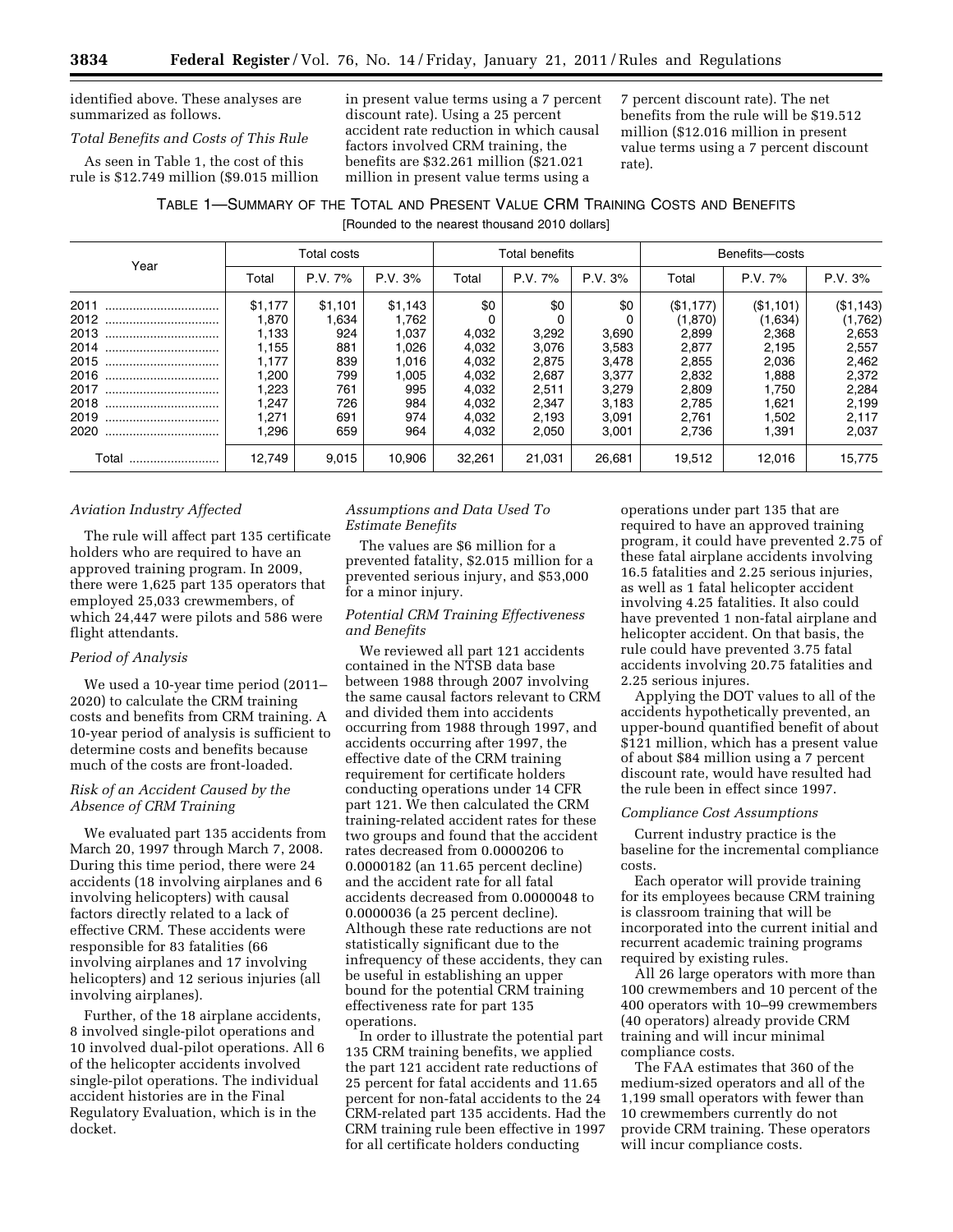The average cost to develop a CRM training program will be \$1,170 for a medium-sized operator and \$680 for a small operator.

Current pilots and future new pilots in medium-sized operations will need 4 hours for initial CRM training while those in small operations will need 3 hours.

Current flight attendants and future new flight attendants will need 2 hours for initial CRM training.

Annual recurrent CRM training will take one-half of the time that initial CRM training would require.

There will be an average of 10 pilots in an initial or recurrent CRM training session for a medium-sized operator and an average of 3.66 pilots for a small operator.

There will be an average of 3.92 flight attendants in an initial or recurrent

CRM training session for a mediumsized operator and an average of 1.1 flight attendants for a small operator.

The average cost for an initial CRM pilot training session will be \$1,293 for a medium-sized operator and \$428 for a small operator.

The average cost for an initial CRM flight attendant training session will be \$207 for a medium-sized operator and \$94 for a small operator.

The average cost for recurrent CRM pilot training will be \$647 for a medium-sized operator and \$214 for a small operator.

The average cost for recurrent CRM flight attendant training will be \$104 for a medium-sized operator and \$47 for a small operator.

Initial CRM training for crewmembers new to part 135 employment as well as initial CRM training for crewmembers

who change employers within part 135 operators will be done on a one-to-one basis with the trainer. The average cost will be \$208 per new pilot hire for medium-sized operators and \$156 for small operators. The average cost will be \$76 per new flight attendant hire for medium-sized and small operators.

#### *Compliance Costs*

Based on those data and assumptions, as shown in Table 2, we estimated that the rule from 2011 through 2020 would have a total cost of \$12.749 million, which would have a present value of \$9.015 million using a 7 percent discount rate, and a present value of \$10.906 million using a 3 percent discount rate.

TABLE 2—SUMMARY OF THE TOTAL CRM TRAINING COSTS BY SOURCE OF COST

## [2011 through 2020]

[Rounded to the nearest thousand 2010 dollars]

|                | Total costs |                       |                       |  |
|----------------|-------------|-----------------------|-----------------------|--|
| Source of cost | Nominal     | Present value<br>(7%) | Present value<br>(3%) |  |
|                | \$1.177     | \$1,101               | \$1,143               |  |
|                | 345         | 234                   | 290                   |  |
|                | 1.621       | 1.415                 | 1.527                 |  |
|                | 1,513       | 1.015                 | 1.267                 |  |
|                | 882         | 582                   | 733                   |  |
|                | 7,135       | 4.617                 | 5,881                 |  |
|                | 76          | 51                    | 65                    |  |
| TOTAL          | 12.749      | 9.015                 | 10,906                |  |

#### *Cost-Benefit Comparison*

As presented earlier, an upper-bound estimate of the quantified benefits using a \$6 million value for a prevented fatality would be \$121 million, which would be larger than the undiscounted compliance cost of \$12.75 million.

An alternative way of looking at the cost-benefit analysis is that if the rule were to prevent only 2 fatalities and 1 serious injury during this 10-year period, the rule would be cost beneficial.

Finally, we should not overlook the fact that 9 out of 9 operators we surveyed already provide CRM training. Thus, these operators have already made an implied internal cost-benefit analysis that the benefits from CRM training are worth its costs.

For those reasons, we conclude that the CRM training rule would be cost beneficial.

#### *Regulatory Flexibility Determination*

The Regulatory Flexibility Act of 1980 (Pub. L. 96–354) (RFA) establishes ''as a

principle of regulatory issuance that agencies shall endeavor, consistent with the objectives of the rule and of applicable statutes, to fit regulatory and informational requirements to the scale of the businesses, organizations, and governmental jurisdictions subject to regulation. To achieve this principle, agencies are required to solicit and consider flexible regulatory proposals and to explain the rationale for their actions to assure that such proposals are given serious consideration.'' The RFA covers a wide-range of small entities, including small businesses, not-forprofit organizations, and small governmental jurisdictions.

Agencies must perform a review to determine whether a rule will have a significant economic impact on a substantial number of small entities. If the agency determines that it will, the agency must prepare a regulatory flexibility analysis as described in the RFA.

However, if an agency determines that a rule is not expected to have a

significant economic impact on a substantial number of small entities, section 605(b) of the RFA provides that the head of the agency may so certify and a regulatory flexibility analysis is not required. The certification must include a statement providing the factual basis for this determination, and the reasoning should be clear. Based on the following, the FAA certifies that this rule would not have a significant impact on a substantial number of small entities.

There would be 1,559 small entities employing 11,815 crewmembers under the North American Industrial Classification System (NACIS) codes 481211 (Non-Scheduled Air Services) and 621910 (Ambulance Services) that would be affected by the rule. The average number of crewmembers would be 7.6. The Small Business Administration (SBA) has established, under NAICS code 481211, that all operators with fewer than 1,500 employees are small businesses. Furthermore, for all operators that fall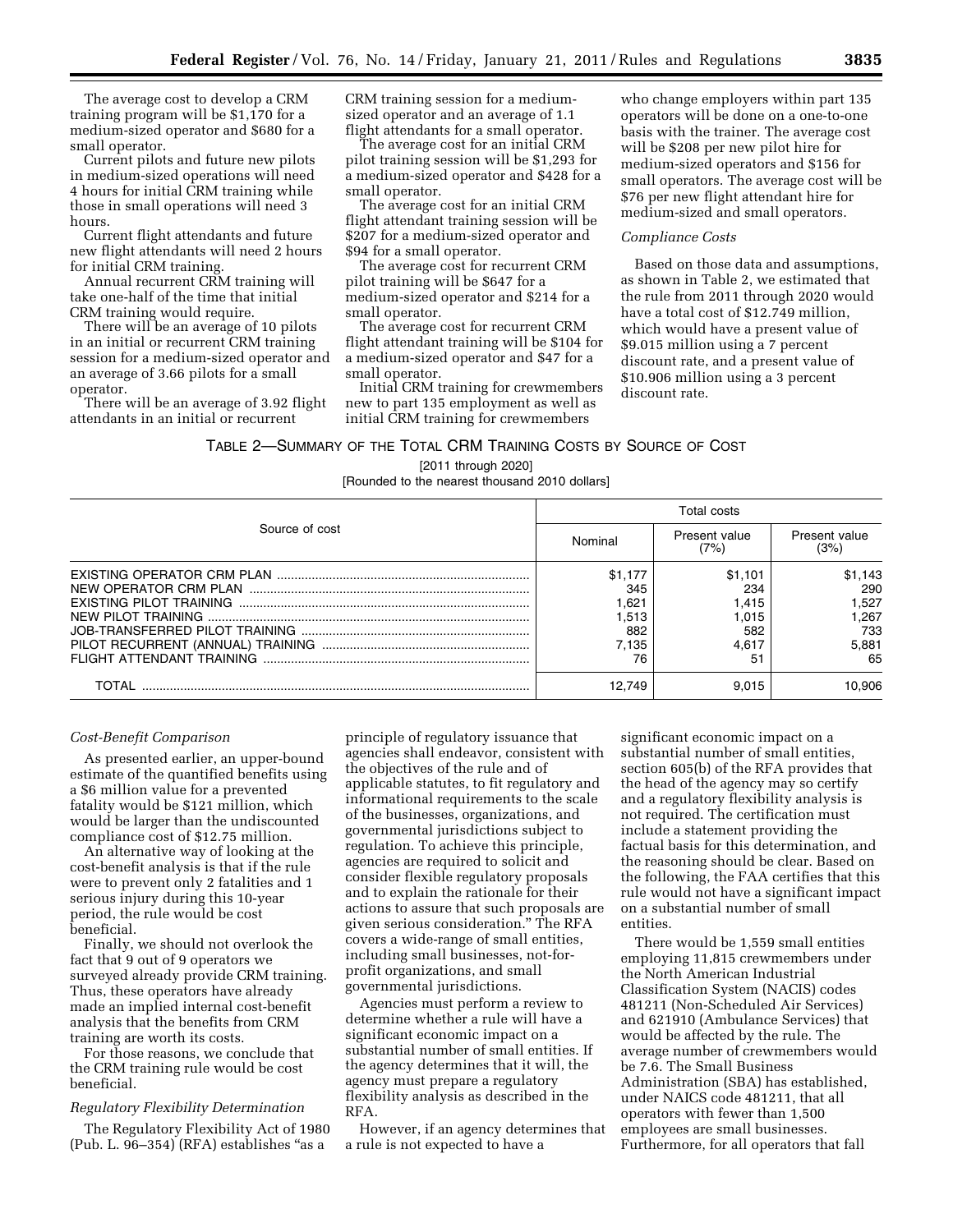under NAICS code 621910, SBA has established that all operators with annual receipts of \$7 million or less are small businesses. All of the operators affected by the rule except one are small businesses.

This rule will not have a significant economic impact on a substantial number of entities because the average initial cost per operator is between \$680 and \$1,170. Further, the average annual cost per operator is \$450, which is less than one percent of annual revenues. The Initial Regulatory Flexibility Assessment had estimated similar compliance costs and the FAA received no adverse comments in response to its assessment.

Therefore, as Administrator I certify that this rule will not have a significant economic impact on a substantial number of small entities.

## *International Trade Analysis*

The Trade Agreements Act of 1979 (Pub. L. 96–39), as amended by the Uruguay Round Agreements Act (Pub. L. 103–465), prohibits Federal agencies from establishing any standards or engaging in related activities that create unnecessary obstacles to the foreign commerce of the United States. Pursuant to these Acts, the establishment of standards are not considered unnecessary obstacles to the foreign commerce of the United States, so long as the standards have a legitimate domestic objective, such as the protection of safety, and do not operate in a manner that excludes imports that meet this objective. The FAA notes the purpose is to ensure the safety of the American public, and has assessed the effects of this rule to ensure it does not exclude imports that meet this objective. As a result this rule is not considered as creating an unnecessary obstacle to foreign commerce.

#### *Unfunded Mandates Assessment*

Title II of the Unfunded Mandates Reform Act of 1995 (Pub. L. 104–4) requires each Federal agency to prepare a written statement assessing the effects of any Federal mandate in a proposed or final agency rule that may result in an expenditure of \$100 million or more (in 1995 dollars) in any one year by State, local, and Tribal governments, in the aggregate, or by the private sector; such a mandate is deemed to be a ''significant regulatory action.'' The FAA currently uses an inflation-adjusted value of \$143.1 million in lieu of \$100 million. This rule does not contain such a mandate; therefore, the requirements of Title II of the Act do not apply.

#### *Executive Order 13132, Federalism*

The FAA has analyzed this final rule under the principles and criteria of Executive Order 13132, Federalism. We determined that this action does not have a substantial direct effect on the States, or the relationship between the Federal Government and the States, or on the distribution of power and responsibilities among the various levels of government, and, therefore, does not have federalism implications.

## *Regulations Affecting Intrastate Aviation in Alaska*

Section 1205 of the FAA Reauthorization Act of 1996 (110 Stat. 3213) requires the FAA, when modifying its regulations in a manner affecting intrastate aviation in Alaska, to consider the extent to which Alaska is not served by transportation modes other than aviation, and to establish appropriate regulatory distinctions. In the NPRM, we requested comments on whether the proposed rule should apply differently to intrastate operations in Alaska. We did receive a comment from the NTSB recommending that this rule should apply to operations in Alaska. We have determined, based on the administrative record of this rulemaking, that there is no need to make any regulatory distinctions applicable to intrastate aviation in Alaska.

## *Environmental Analysis*

FAA Order 1050.1E identifies FAA actions that are categorically excluded from preparation of an environmental assessment or environmental impact statement under the National Environmental Policy Act in the absence of extraordinary circumstances. The FAA has determined this rulemaking action qualifies for the categorical exclusion identified in paragraph 312F and involves no extraordinary circumstances.

## *Regulations That Significantly Affect Energy Supply, Distribution, or Use*

The FAA analyzed this final rule under Executive Order 13211, Actions Concerning Regulations that Significantly Affect Energy Supply, Distribution, or Use (May 18, 2001). We have determined that it is not a "significant energy action" under the executive order because it is not likely to have a significant adverse effect on the supply, distribution, or use of energy.

## *Availability of Rulemaking Documents*

You can get an electronic copy of rulemaking documents using the Internet by—

1. Searching the Federal eRulemaking Portal (*<http://www.regulations.gov>*);

2. Visiting the FAA's Regulations and Policies Web page at *[http://](http://www.faa.gov/regulations_policies/)* 

*[www.faa.gov/regulations](http://www.faa.gov/regulations_policies/)*\_*policies/*; or 3. Accessing the Government Printing Office's Web page at *[http://](http://www.gpoaccess.gov/fr/index.html)* 

*[www.gpoaccess.gov/fr/index.html.](http://www.gpoaccess.gov/fr/index.html)*  You can also get a copy by sending a request to the Federal Aviation Administration, Office of Rulemaking, ARM–1, 800 Independence Avenue, SW., Washington, DC 20591, or by calling (202) 267–9680. Make sure to identify the amendment number or docket number of this rulemaking.

Anyone is able to search the electronic form of all comments received into any of our dockets by the name of the individual submitting the comment (or signing the comment, if submitted on behalf of an association, business, labor union, etc.). You may review DOT's complete Privacy Act statement in the **Federal Register**  published on April 11, 2000 (Volume 65, Number 70; Pages 19477–78) or you may visit *[http://DocketsInfo.dot.gov.](http://DocketsInfo.dot.gov)* 

## *Small Business Regulatory Enforcement Fairness Act*

The Small Business Regulatory Enforcement Fairness Act (SBREFA) of 1996 requires FAA to comply with small entity requests for information or advice about compliance with statutes and regulations within its jurisdiction. If you are a small entity and you have a question regarding this document, you may contact your local FAA official, or the person listed under the **FOR FURTHER INFORMATION CONTACT** heading at the beginning of the preamble. You can find out more about SBREFA on the Internet at *[http://www.faa.gov/](http://www.faa.gov/regulations_policies/rulemaking/sbre_act/)  regulations*\_*[policies/rulemaking/](http://www.faa.gov/regulations_policies/rulemaking/sbre_act/)  sbre*\_*[act/.](http://www.faa.gov/regulations_policies/rulemaking/sbre_act/)* 

#### **List of Subjects in 14 CFR Part 135**

Air carriers, Aircraft, Aviation safety, Reporting and recordkeeping requirements, Safety, Transportation.

#### **The Amendment**

In consideration of the foregoing, the Federal Aviation Administration amends Chapter I of Title 14, Code of Federal Regulations, as follows:

## **PART 135—OPERATING REQUIREMENTS: COMMUTER AND ON DEMAND OPERATIONS AND RULES GOVERNING PERSONS ON BOARD SUCH AIRCRAFT**

■ 1. The authority citation for part 135 continues to read as follows:

**Authority:** 49 U.S.C. 106(g), 41706, 40113, 44701–44702, 44705, 44709, 44711–44713, 44715–44717, 44722, 45101–45105.